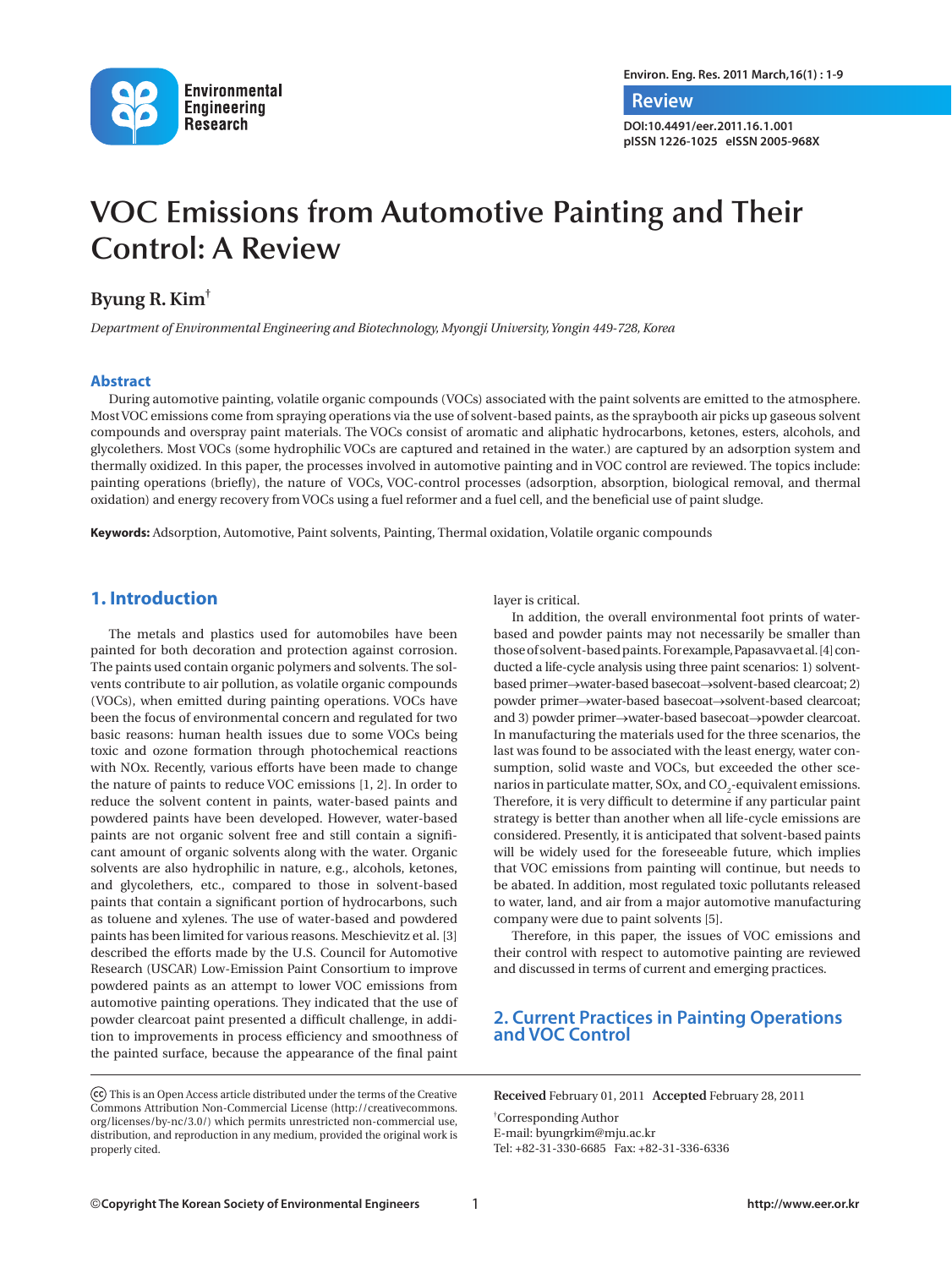

**Fig. 1.** Painting operations and emissions. VOCs: volatile organic compounds.



**Fig. 2.** Typical spraybooth and VOC abatement system. VOCs: volatile organic compounds.

During typical painting operations (Fig. 1), metal vehicle bodies are initially put together, washed to remove the materials (including oily materials) used to protect body parts against corrosion and damage during stamping and transport, and treated with phosphating agents to prepare the surface for coating. The cleaned and surface-treated bodies are then placed in a dip tank where they are electrolytically coated with paint polymers, followed by a series of spraying operations starting with primer, basecoat, and finally clearcoat. The painted bodies are baked in an oven to cure the coated paint materials. Most VOC emissions come from the spraying operations.

The spraying operations take place in spraybooths, which consist of a spraying section and a water scrubber system, as shown in Fig. 2. During painting, overspray paint materials are captured in the continuously recirculating scrubber water and stored in a sludge pit. The boothair that comes out of the scrubber system goes through a filter house or wet electrostatic precipitator to remove paint particulates that survived the scrubber. The VOCs in the exhaust air may have to be removed, depending on the operating permit issued by the regulatory

agency, for which an adsorption process is most commonly used. The adsorption process typically consists of two sets of adsorbers: a sacrificial activated-carbon adsorber followed by a fixed-or moving-bed adsorber. By desorbing the adsorbed VOCs, a concentrated stream of VOC-laden air is produced and sent to a thermal oxidizer (RTO), where they are thermally oxidized. The second set of the adsorber is typically a moving-bed system made of rotating adsorber wheels. The exhaust air from the oxidizer, along with that from the adsorber, is emitted to the atmosphere

As mentioned earlier, the overspray materials are captured in the scrubber water and stored in a sludge pit. These materials are tacky in nature and; therefore, have to be detackified using chemicals (called detackifiers, typically organic polymers) in the water. Depending on how the materials are detackified, the resulting materials (called paint sludge) are designed to either settle or float. When the flotation method is used, the paint sludge is continuously removed via thickening, using a flotation device, followed by dewatering via a vacuum filter coupled with a disposable fabric filter medium.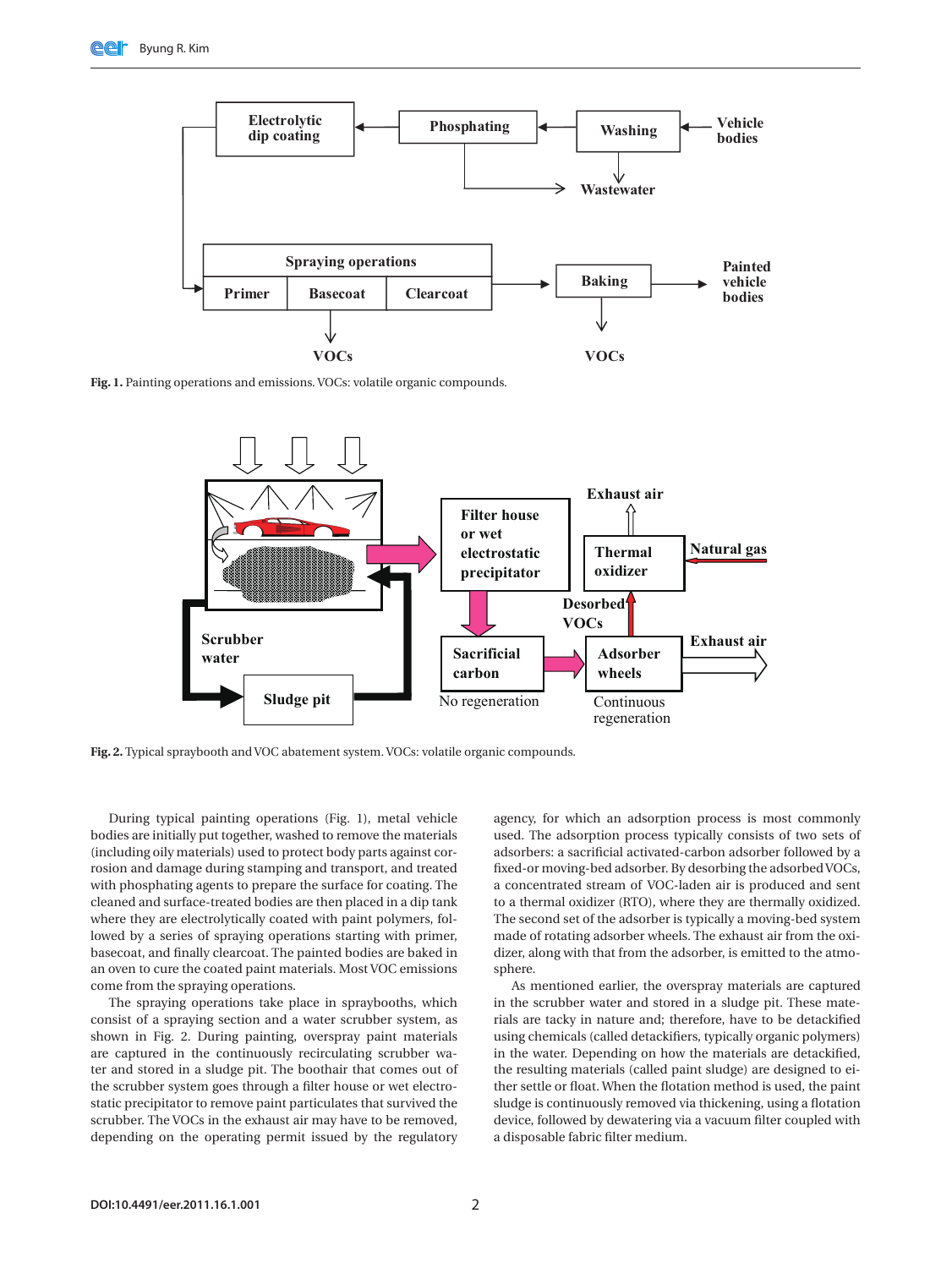When the sedimentation method is used, the scrubber water is periodically separated from the paint sludge and discharged to a public wastewater treatment plant for treatment. The paint sludge is then removed from the pit and landfilled.

These processes are reviewed and discussed here, along with various aspects associated with improvements made to the removal of VOCs. The topics to be reviewed and discussed include: the nature of VOCs, VOC adsorption, thermal oxidation of VOCs, boothair recirculation, VOC absorption, biological VOC removal, energy recovery, and beneficial use of paint sludge.

## **3. Nature of VOCs**

Commonly used solvents in solvent-based paints include: aromatic hydrocarbons, aliphatic hydrocarbons, esters, ketones, alcohols, and glycolethers. Several investigators have reported on the nature of these compounds. Kim et al. [6] grouped the solvents used in solvent-based paints at an assembly plant into hydrophobic and hydrophilic types. The hydrophobic group contained aromatic hydrocarbons (e.g., toluene, xylenes, ethylbenzene, 1, 2, 4-trimethylbenzene and naphthalene), aliphatic hydrocarbons (e.g., n-heptane and naphtha), and other hydrocarbon mixtures (e.g., mineral spirits). The hydrophilic group contained ketones (e.g., acetone, methyl ethyl ketone, methyl isobutyl ketone, methyl amyl ketone, and di-isobutyl ketone), esters (e.g., ethylacetate, n-butylacetate, ethyl propionate and isobutyl isobutyrate), alcohols (e.g., methanol, ethanol, propanols, and butanols) and glycolethers (e.g., butyl cellosolve acetate and butyl carbitol). The grouping was based on the relative magnitudes of the Henry's law constants of the solvents, as reported by Kim et al. [7], who showed that the constants were approximately 6,000 atm cm3 /mol (610 Pa cm3 /mol) for aromatic

| Table 1. Solvent usage rates at typical Ford plants in North America [6] |  |  |  |
|--------------------------------------------------------------------------|--|--|--|
|--------------------------------------------------------------------------|--|--|--|

| Paint type     | Solvent type             | VOC usage $a(kg/vehicle)$ |
|----------------|--------------------------|---------------------------|
| Primer         | Hydrophobic <sup>b</sup> | 0.42                      |
|                | Hydrophilic <sup>c</sup> | 0.88                      |
|                | Subtotal                 | 1.30                      |
| Basecoat       | Hydrophobic <sup>b</sup> | 0.79                      |
|                | Hydrophilic <sup>c</sup> | 1.55                      |
|                | Subtotal                 | 2.34                      |
| Clearcoat      | Hydrophobic <sup>b</sup> | 0.84                      |
|                | Hydrophilic <sup>c</sup> | 0.47                      |
|                | Subtotal                 | 1.31                      |
| Purge solvents | Hydrophobic <sup>b</sup> | 0.70                      |
|                | Hydrophilic <sup>c</sup> | 0.93                      |
|                | Subtotal                 | 1.63                      |
|                | Total                    | 6.58                      |

VOC: volatile organic compound.

<sup>a</sup>Typical solvent usage for trucks.

<sup>b</sup>This includes all aromatic and aliphatic hydrocarbons (e.g., toluene, xylenes, and n-heptane, etc.).

c This includes ketones, esters, alcohols and glycolethers (e.g., methyl ethyl ketone, n-butylacetate, n-butanol and butyl cellosolve, etc.).

hydrocarbons; 50-150 atm cm<sup>3</sup>/mol (5.1-15.2 Pa cm<sup>3</sup>/mol) for ketones; 10 atm cm3 /mol (1.01 Pa cm3 /mol) for alcohols; and 0.005-5 atm  $\text{cm}^3/\text{mol}$  (0.00051-0.51 Pa  $\text{cm}^3/\text{mol}$ ) for glycolethers. Kim et al. [6] also reported typical solvent usage rates at Ford in North America at that time, which are shown in Table 1.

Basically, the same set of compounds was found in the paint solvents used in the Taiwan automotive industry [8, 9]. The compounds included toluene, xylene, ethyl acetate, *n*-butyl acetate and ketones. In a survey conducted by Chang et al. [9] to determine the volume and composition of the exhaust gases from 80 stacks of five assembly plants in Taiwan, they found that: 1) VOC emissions from electrolytic coating were low; 2) those from spray painting (primers and top coats) were the major sources (about 85% of the total VOC emissions); 3) about 70 to 80% of VOCs were emitted from the spraybooth system, while 10 to 20% were emitted through drying ovens; and 4) emitted VOC concentrations were about  $30 \pm 15$  ppm from the spraybooth and about  $125 \pm 45$  ppm from drying ovens. The reported VOC concentrations are somewhat lower than those observed in the U.S. plants, which were reported to be 50 to 200 ppm in the spraybooth exhaust air [10]. Yuan et al. [11] found that the composition of VOCs in air samples taken near an automobile factory in Beijing were 35.2% m/p xylenes; 25.7% toluene; 11.1% ethylbenzene and 6.8% o-xylene, and aromatics accounted for 96.9% of the total VOCs. Anderson et al. [12] reported that the spraybooth air from the automated clearcoat paint zones at a Ford plant using solvent-based paints primarily contained aromatic hydrocarbons, with lesser amounts of alcohols (butanol, 2-propanol and isobutanol), a glycol ether (butyl cellosolve), ketones (methylisobutyl ketone and acetone) and an ester (n-butyl acetate).

Isocyanates associated with high-solid enamel paints may be toxic to humans and; therefore, require additional control measures [13].

#### **4. VOC Adsorption**

As mentioned earlier (Fig. 2), the VOC-laden air from the scrubber goes through a sacrificial-carbon adsorber, which is a fixed-bed system containing cartridges of pelletized activated carbon. The carbon is called "sacrificial" because it is not designed to be regenerated, but periodically replaced (a few years or longer) once it has become saturated with "heel" compounds. The sacrificial carbon is used to: 1) protect the more costly adsorber wheels that follow the trapping heel compounds, which are relatively high boiling-point, irreversibly-adsorbing VOCs, as well as particulates that escape the preceding scrubber and filter systems, and 2) moderate the VOC concentrations in the incoming boothair by shaving peaks and valleys of the fluctuating VOC concentrations caused by the intermittent nature of painting operations. In other words, VOCs are adsorbed during the peaks and desorbed during the valleys. Consequently, the VOC concentrations in the air from the sacrificial-carbon bed remain relatively constant during normal operating conditions. The VOCs at this point are relatively hydrophobic (e.g., hydrocarbons), because most hydrophilic VOCs (e.g., alcohols and glycolethers) are captured in the spraybooth scrubber water, although some are slowly released by stripping during non-painting periods.

The air from the sacrificial-carbon bed is sent to an adsorption system that contains activated carbon, zeolite, or a combination of the two [10, 14]. This adsorber can be a fixed or moving bed. The most commonly used moving-bed system in the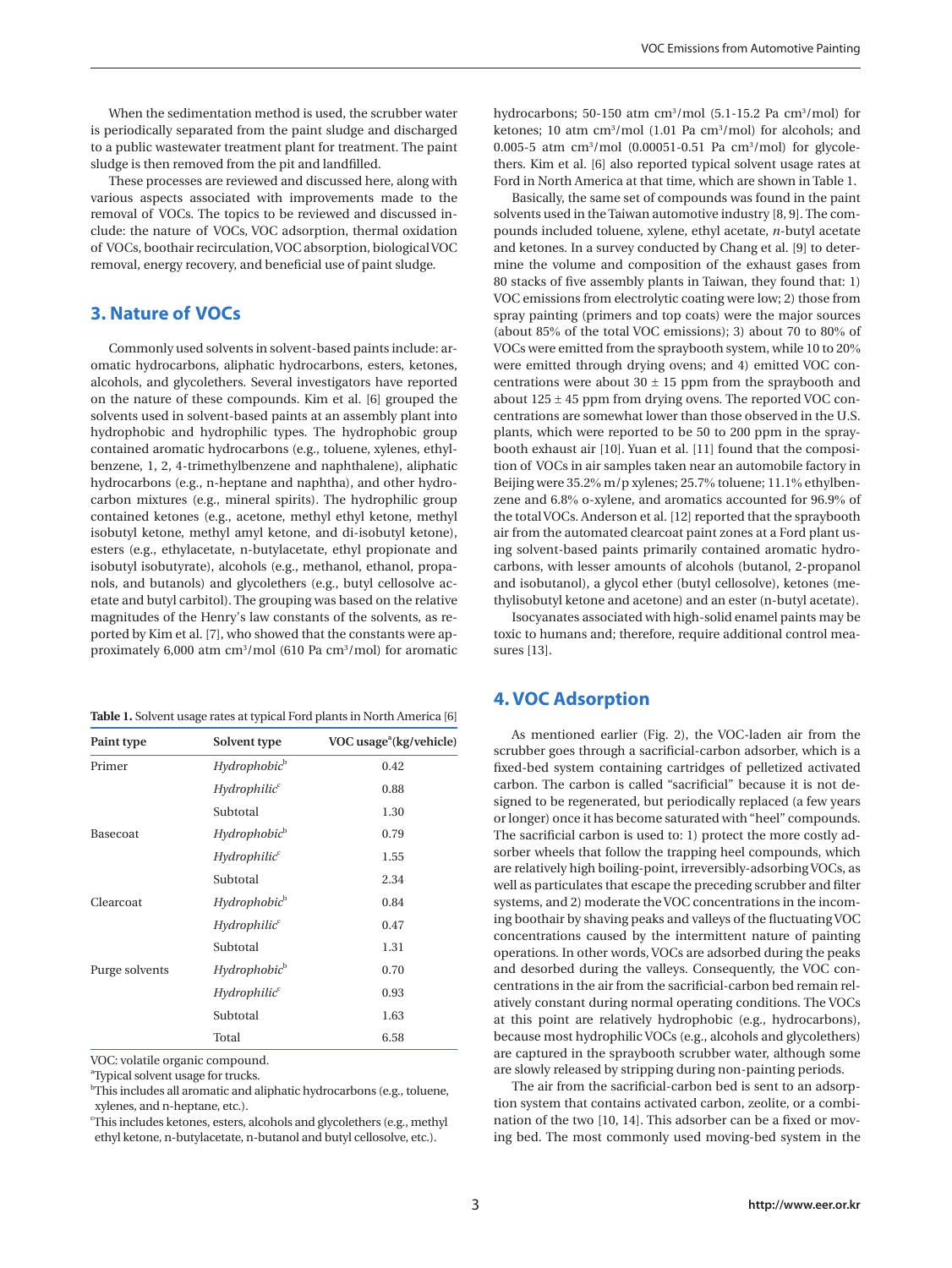automotive industry is a rotating-wheel system, which contains corrugated paper laden with activated-carbon fibers or zeolite. Activated carbon has been the most widely used adsorbent for the adsorption of VOCs, but zeolite has also recently been used for removing relatively polar oxygenated solvents because of its relatively polar nature [14]. The adsorber used in this system was continuously regenerated on a cyclic basis (90% of the wheel in adsorption and 10% in desorption) [10]. The regeneration occurred as the wheels rotated through a heated desorption zone at ~130°C for the activated-carbon systems [12] and ~180°C for the zeolite systems [12], which produced a desorbed VOC-laden air. The VOCs in the desorbed air were concentrated approximately 10 fold compared to those in the incoming air [10, 14, 15]. Therefore, the use of adsorption has the benefit of reducing the size of the downstream treatment process, which is thermal oxidation in this case, approximately 10 fold. In the thermal oxidizer, the captured VOCs were thermally oxidized. The VOC removal efficiency via this adsorption system has been reported to be around 90-99% [14, 16].

One major operating issue associated with rotating-wheel adsorption systems is the accumulation of irreversibly adsorbed organics onto the adsorption medium, especially activated carbon, due to the use of a relatively low desorption temperature. The irreversibly adsorbed organics are the heel compounds that survived the sacrificial-carbon bed, which could adversely affect the adsorption of VOCs. The heel compounds may include some esteric detackifiers (to be discussed later) that may become volatilized in the scrubber.

Humidity is known to affect the adsorption of VOCs. Tao et al. [17] showed that humidity adversely affected the adsorption of three VOCs; methanol, acetone and benzene, onto zeolite 13 × with respect to the breakthrough time and VOC removal. The effect was found to be greater with benzene than the other VOCs, due to their greater polarity compared to benzene.

Some VOCs may undergo oxidation reactions while being adsorbed. Popescu et al. [18] studied the dynamical adsorption of typical car paint solvents at 23°C, i.e., toluene, butylacetate and butanol, using two microporous, extruded activated carbons (surface areas of  $1,000-1,200$  m<sup>2</sup>/g), and the thermal regeneration of these carbons with hot air at 150°C using thermogravimetry. A sequence of seven adsorption–desorption cycles, with a mixture of these solvents, left the carbons with some textural changes, but their adsorption capacities remained virtually unaffected. Temperature-programmed desorption experiments, using carbon samples heated in a helium flow containing oxygen traces, provided evidence of desorption of numerous oxidation products. However, it was not clear whether the reactions occurred during adsorption or desorption. Regardless, the oxidation reactions did not seem to affect desorption of the parent VOCs or the oxidized compounds.

The use of these rotating-wheel adsorption systems has a limitation with respect to their ability to concentrate VOCs about 10 fold due to the safety limit the VOCs in the desorbed air are allowed to reach [15]. It has been reported that about a 2,000-fold increase in VOC concentration can be achieved using a fluidized-bed activated-carbon adsorber [12, 15]. The medium used in the adsorber was attrition-resistant activated-carbon beads, with nitrogen used as the desorbing gas to overcome the low safety limit of the VOCs when air was used as the desorbing gas. Thus, desorption was carried out continuously in a separate desorbing section of the fluidized-bed adsorber, but at a higher temperature (up to 370°C) than that (~130°C) used for the rotating-wheel system [12].

Anderson et al. [12], via a 6-month pilot study, investigated the applicability of a fluidized activated-carbon adsorber to spraybooth air, where the VOCs were primarily aromatic hydrocarbons, at a Ford assembly plant, as an alternative to the rotating-wheel system. The activated carbon had a surface area of  $1,100-1,300$  m<sup>2</sup>/g. The results showed VOC removal efficiencies from 96 to 99%, which was basically the same as that expected from a typical rotating-wheel adsorber, with virtually complete regeneration of the spent carbon beads at the desorption temperature of ≥340°C. A 1,000-to-3,000 fold increase in VOC concentration was observed, which was close to the theoretical 2,000-fold value calculated for the tested operating conditions. Compared to a typical rotating-wheel system with an RTO, the fluidized-bed system was estimated to require 80 to 90% less energy costs and lower capital costs due to the smaller RTO needed.

### **5. Thermal Oxidation of VOCs**

Regenerative RTOs are the most commonly used type in the automotive industry [19], which has two heat-storage sections, with a ceramic heat-transfer medium for recovering and storing the heat liberated in the combustion chamber situated between the two heat-storage sections. The desorbed VOC-laden air from an adsorber enters one of the two sections, is heated via the heated medium, and sent to the combustion chamber, where the VOCs are thermally oxidized with natural gas. The hot exhaust gas from the chamber enters the other heat-storage section, where it heats the medium. Once the medium in the first heat-storage section cools to a preset design temperature, the flow of air is reversed so that the VOC-laden air enters the other section, section to become subsequently heated there this process continues. The temperature in the combustion chamber is typically >650°C [10, 19]. The ceramic medium is typically randomly packed materials, with no catalysts.

The energy required to operate an RTO typically comes from natural gas, because the energy provided by the VOCs in the incoming air is insufficient. At Ford, the energy produced from the VOCs during painting typically accounts for about 15% of the energy demand for an RTO [10, 15]. Therefore, energy consumption is an important operating-cost issue. Some efforts have been made to reduce the energy demands by introducing catalysts into the RTO system, since most RTOs are used without a catalyst. A Ford assembly plant retrofitted an RTO to a catalytic unit, called a regenerative catalytic oxidizer (RCO) [20], using a basemetal-oxide catalyst. The reason for the switch to an RCO was to reduce the oxidation temperature from ~760 to ~420-450°C; thus, reduce the energy consumption (from 2 million Btu/hr [590 kW] to 0.55 [160 kW]), increase the capacity and also reduce the production of NOx. The retrofitting was accomplished by replacing half of a 2.1-m ceramic medium bed with 0.3 m of the catalyst. The RCO showed a VOC destruction efficiency of ~96% compared to the ~98% of the original RTO, and the activity of the catalyst was not lost after one year of operation.

#### **6. Boothair Recirculation**

Recirculation of VOC-laden spraybooth air has been used as an alternative to carbon adsorption for increasing the VOC concentration in the air and; thus, reduce the air volume requiring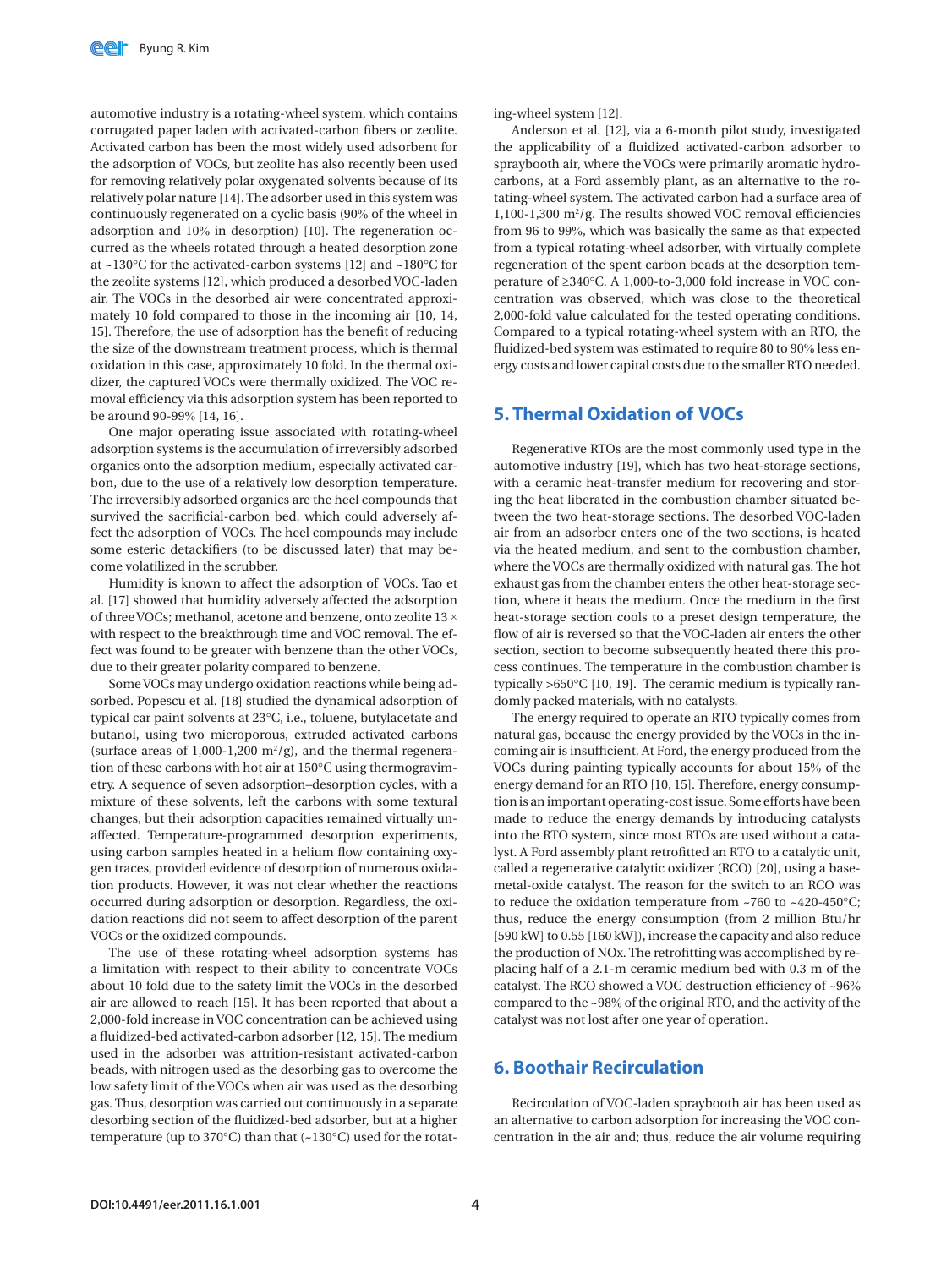subsequent treatment via thermal oxidation or carbon adsorption. The recirculation can only be used in automatic spraying sections, not in manual spraying sections, because of the potential adverse health hazards associated with elevated VOC concentrations in the spraybooths of automatic sections, as well as the generally low VOC concentrations in spraybooths of the manual sections [10]. However, the test results at Ford indicated that air recirculation was less efficient than rotating-wheel adsorbers at concentrating the VOCs due to relatively large fugitive losses associated with air recirculation [10].

## **7. VOC Absorption**

As mentioned earlier, the spraybooth air first passes through a water scrubber, where some of the VOCs are captured by absorption. However, the scrubber is typically designed to capture overspray paint materials, but not VOCs. Therefore, the captured VOCs are eventually stripped during non-painting periods, which is dependent on the Henry's law constants of the VOCs. The Henry's law constants of paint solvents typically ranges from 6,000 atm cm<sup>3</sup>/mol, for toluene, to approximately 0.003 atm cm3 /mol for n-methyl-2-pyrrolidinone [7]. Hydrocarbons, such as toluene, can be stripped in a few minutes; whereas, glycolethers, such as butyl cellosolve and butyl carbitol, and aminoketones, such as n-methyl-2-pyrrolidinone, can remain with water for a sustained period of time, even with vigorous mixing.

Scrubber capturing VOCs, some inverstigators have attempted to modify the scrubber system to improve the absorption of VOCs, with their eventually removal. Mir and Zahka [21] received a patent for a process that removes VOCs from the exhaust air of paint spraybooths and paint driers by converting the water into an oil-in-water emulsion or a surfactant solution with powdered activated carbon (PAC). The concept relates to VOCs generally being considered as relatively hydrophobic and nonpolar (e.g., hydrocarbons) in nature and; therefore, would be attracted to nonpolar materials, such as oil or PAC. Nalco developed a similar oil-in-water process for removing VOCs from exhaust air during automotive painting operations [22]. In the case of the emulsion, the spent solution was either concentrated, using ultrafiltration, or chemically broken. The resulting oily materials were then heated to strip off the captured VOCs, which were recovered by condensation. The oily materials were returned to the process for additional VOC removal. The spent PAC can be separated from water for regeneration, while the captured VOCs can be recovered.

However, the scrubbing solution in either the emulsion or the PAC slurry contains surface active agents (emulsifiers for the emulsion and surfactants for the PAC solution) that could interfere with the removal of VOCs. In the case of the emulsion, the emulsifiers would impede the mass transfer of VOCs due to their accumulation at the air/water interface. In the case of the PAC solution, the surfactants are generally strongly adsorbable and; therefore, compete with VOCs for adsorption sites. However, without a surfactant, Kim and Pingel [23] demonstrated that a PAC/water slurry reactor could provide a sink for VOCs in a spraybooth scrubber system.

The emulsion process was found to be ineffective at capturing VOCs for the reasons stated above, but was found to be effective in detackifying paint sludge in the scrubber water, as the tackiness of the sludge is reduced when mixed with the oily material. This emulsion process has now evolved into a detackification

process by replacing the oil-in-water emulsion with an esteric emulsion, in which esteric compounds function as a detackifier. The esteric compounds have relatively low aqueous solubility and; therefore, need to be emulsified using either a fatty acid or a surfactant. In this detackification scheme, the paint sludge captured in the scrubber water is not separated from the bulk scrubber water using sedimentation or flotation, as in the conventional process. The sludge is completely mixed in the scrubber water and allowed to circulate through the scrubber system. In order to control the level of paint sludge accumulating in the scrubber system, a portion of the emulsion is continuously replaced with fresh emulsion. The removed emulsion is processed to remove the paint sludge, and then returned to the scrubber water system. However, there is a potential concern with the use of esteric detackifiers as they may be carried into the subsequent adsorption system and possibly irreversibly adsorb onto the carbon media in both sacrificial-carbon beds and carbon wheels, which would lower the VOC adsorption capacity and; thus, adversely affect the VOC removal efficiency of the system.

Pierucci et al. [24] developed an absorption process, in which water was replaced with an oily material. Here, the boothair and oily material flowed in a countercurrent fashion at a mass ratio of approximately 1; therefore, the VOCs in the air were absorbed into the oily material at a low temperature. The VOCs absorbed into the oil were then stripped at a high temperature in a vacuum system, and subsequently condensed at a temperature slightly below the ambient temperature. The oil, after removing VOCs by stripping, was sent back to the absorption process for absorption of the VOCs. The authors reported a recovery performance of approximately 90% at an industrial site located in Italy that treated a gas stream with a VOC content of 1,200 to 2,500 ppm, at a flow rate of 14,000 Nm3 /hr, using an oil flow rate of slightly more than 10 m3 /hr. This VOC concentration was more than 10 times larger than that found in typical automotive spraybooth air and; therefore, it was not clear if this process would be either technically or economically feasible with respect to automotive painting.

## **8. Biological VOC Removal**

As mentioned earlier, a typical assembly plant has a water scrubber to partly control the overspray paint materials. Although the scrubber was not originally designed to capture VOCs, an attempt was made by Kim et al. [6, 25] to see if an existing scrubber could be converted into an aerobic biological reactor for the biological degradation of VOCs as they were captured in the scrubber water. A pilot-scale experiment was conducted at an assembly plant for over 400 days using the scrubber water supplemented with nutrients [6]. To simulate the scrubbing conditions in spraybooths, a mixture of four paint solvents (toluene, n-butanol, methyl ethyl ketone [MEK] and butyl cellosolve [BC]) was fed into the reactor via volatilization into the air supply. The volatilities and aqueous solubilities of paint solvents vary greatly. The above four solvents represent the four major paint solvent groups; hydrocarbons, alcohols, ketones and glycolethers. The Henry's law constants of the major groups vary by over five orders of magnitude [7, 21]. Hydrocarbons (e.g., toluene) are the most hydrophobic and not expected to be satisfactorily captured; whereas, alcohols, ketones and glycolethers are relatively hydrophilic. The results obtained from the pilot experiment showed that: 1) all the biodegradable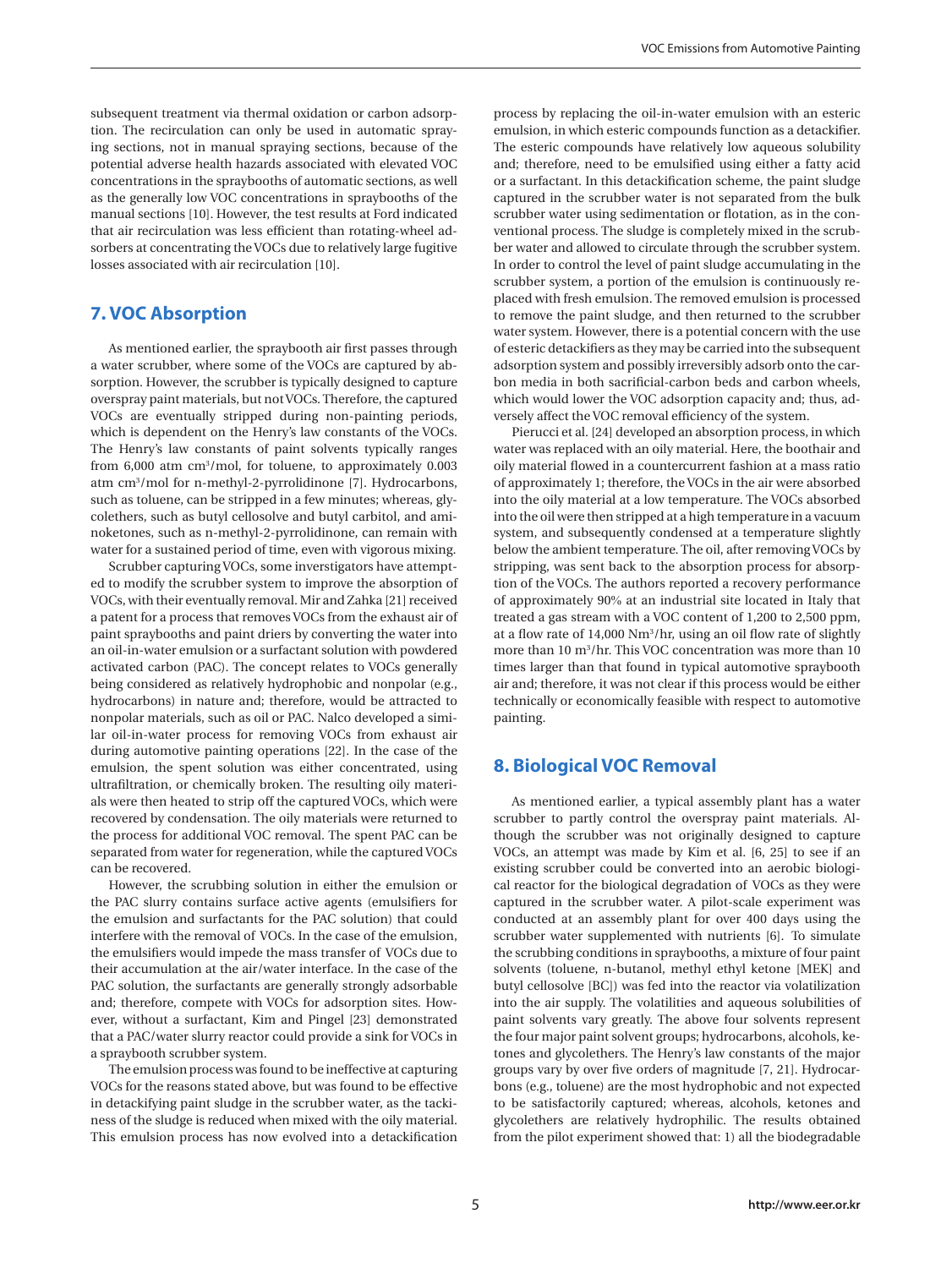organics were removed at an organic loading rate greater than the maximum solvent capture rate at a typical assembly plant, which means that the size of the scrubber at a typical assembly plant was sufficiently large to handle the solvent loading under normal production conditions should the scrubber be converted to a bioreactor; 2) the biological degradation of VOCs was found to produce 0.38 g of biomass per g of organics (expressed as chemical oxygen demand [COD]) degraded, which means that for a typical assembly plant, the estimated production of biomass would be about 0.5 to 1.5 times that of the paint sludge produced at the plant; 3) of the four paint VOCs fed to the reactor, practically all of the relatively hydrophilic VOCs (n-butanol, MEK, and BC) were captured from the air and degraded, with >75% of the relatively hydrophobic VOC, toluene, captured and degraded (without any biological activity in the scrubber water, 99+% of the toluene fed to the reactor would have escaped the scrubber system via the gaseous effluent, due to the high volatility and low aqueous solubility of toluene, because of its high Henry's law constant); 4) the addition of PAC to the biological reactor system improved the VOC removal, especially the hydrophobic solvent, toluene, by adsorption (PAC can be produced by pyrolyzing the sludge, a mixture of the excess biomass produced and the overspray paint polymers captured, which will be discussed later.); and 5) the comparison of the biological VOC removal process with the adsorption/thermal oxidation process for typical passenger-car and truck assembly plants, with annual production of 200,000 vehicles, showed a comparable VOC removal efficiency, an order of magnitude lower capital costs (about US \$1.5 million for biological VOC removal versus US \$14 to 23 million for adsorption/thermal oxidation) and more than a factor of two lower operating and maintenance costs for the biological process. The main reason for the difference in the capital costs between the two processes was that the water scrubber system, which can be used as a bioreactor, already exists in every assembly plant.

Biofiltration can also be easily used to treat exhaust spraybooth air containing paint solvents, as shown in many investigations [26-29], although the installation of a biofilter is expected to be costly to be effective because the flow rate of spraybooth air at an assembly plant is typically very high (>30,000 m<sup>3</sup>/ min) [10], with a relatively low VOC inlet concentration (50 to 200 ppm) [10]. However, a biofilter may be an alternative to an RTO for destroying the VOCs in the desorbed air from a rotatingwheel adsorber after the volume of air to be treated has been reduced and the VOC concentration increased by the preceding adsorber.

A pilot biofiltration study was conducted by Boswell et al. [30] at a Toyota plant (Vancouver, BC, Canada) where aluminum wheels were painted. The VOCs in the spraybooth air were removed using a biological process, consisting of a biotrickling filter and separate biomatrix chamber (a biofilter). A removal efficiency of >85% was achieved on operating the process with an empty bed residence time between 15 to 35 seconds and under conditions of consistent temperature.

A factor to address when using any biological process for industrial applications is that of the organic loading, which tends to be intermittent and discontinuous due to the intermittent and discontinuous nature of manufacturing operations. Painting operations are no exception, are carried out intermittently, and stopped during weekends and for occasional shutdowns. A biological process (either a biofilter or a bioscrubber) can be operated with no loading for a relatively short period of time

(e.g., up to a couple of weeks) [27], but will require supplementary food for a relatively long period of no loading. Dog food or organic waste solvents, such as spent purge solvents, could be used as the supplementary food.

Another factor to consider for biological treatment of scrubber water is the presence of nonbiodegradable dissolved organics in the water, which was found to be about 10 to 20% of the total COD at a Ford plant [31]. The nonbiodegradable organics did not contain paint solvents, which were all degraded, but the organics mostly consisted of nitrogen-containing organic polymers (more than 70%) and other organics. The nitrogencontaining organics were believed to have been derived mostly from paints and possibly from polymeric detackifiers. The other organics included silicon-containing compounds, which might have come from paint additives and maintenance chemicals used at the assembly plant from where the scrubber water was obtained. However, these organics did not affect the performance of the biological reactor when treating the scrubber water [6].

As with many industrial applications, nutritional requirements need to be carefully assessed for a biological treatment. The scrubber water used in painting operations was found to lack phosphorus [6] and; therefore, an appropriate amount of phosphorus needs to be added if the water is to be treated biologically. Some nitrogenous compounds were found in the water, possibly from the degradation of paint polymers, which could be available as a nutrient [6]. However, whether the nitrogen in the water is sufficient will need to be determined for a biological treatment.

#### **9. Energy Recovery**

Traditionally, pollution abatement in industrial sectors has been viewed as something that costs money, but has to be undertaken due to environmental regulations. However, this has changed as part of recent trends in "sustainable" and "green" manufacturing. In fact, pollution abatement can be achieved for not only reducing emissions, but also for saving money. There is an example relating to VOC-emissions control, where VOCs are captured and used for energy recovery. Recently, Ford developed a process for capturing VOCs from painting operations, with their conversion to electricity [15, 32]. This not only reduces VOC emissions, but also turns the gaseous pollutants into energy. In this process, the VOCs in the spraybooth air were concentrated using a fluidized-bed activated-carbon process, and reformed to produce hydrogen and carbon monoxide, with their conversion to electricity using a stationary fuel-cell system [15] or sterling engine [32].

The process was pilot-tested at a Ford assembly plant (Dearborn, MI, USA) [12, 15], which consisted of three processes: 1) a fluidized-bed activated-carbon adsorber; 2) a fuel reformer; and 3) a solid-oxide fuel cell. In the fluidized-bed adsorber, the VOCs in the exhaust air from painting operations were concentrated to increase the fuel value of the desorbed gas stream leaving the adsorber and entering the reformer. In the reformer, the VOCs were converted into a fuel mixture of mostly hydrogen and carbon monoxide, which was used to generate electricity via the fuel cell.

The fluidized-bed adsorber has been described previously in the VOC adsorption section, where the work by Anderson et al. [12] was introduced. The main reason for using the fluidized-bed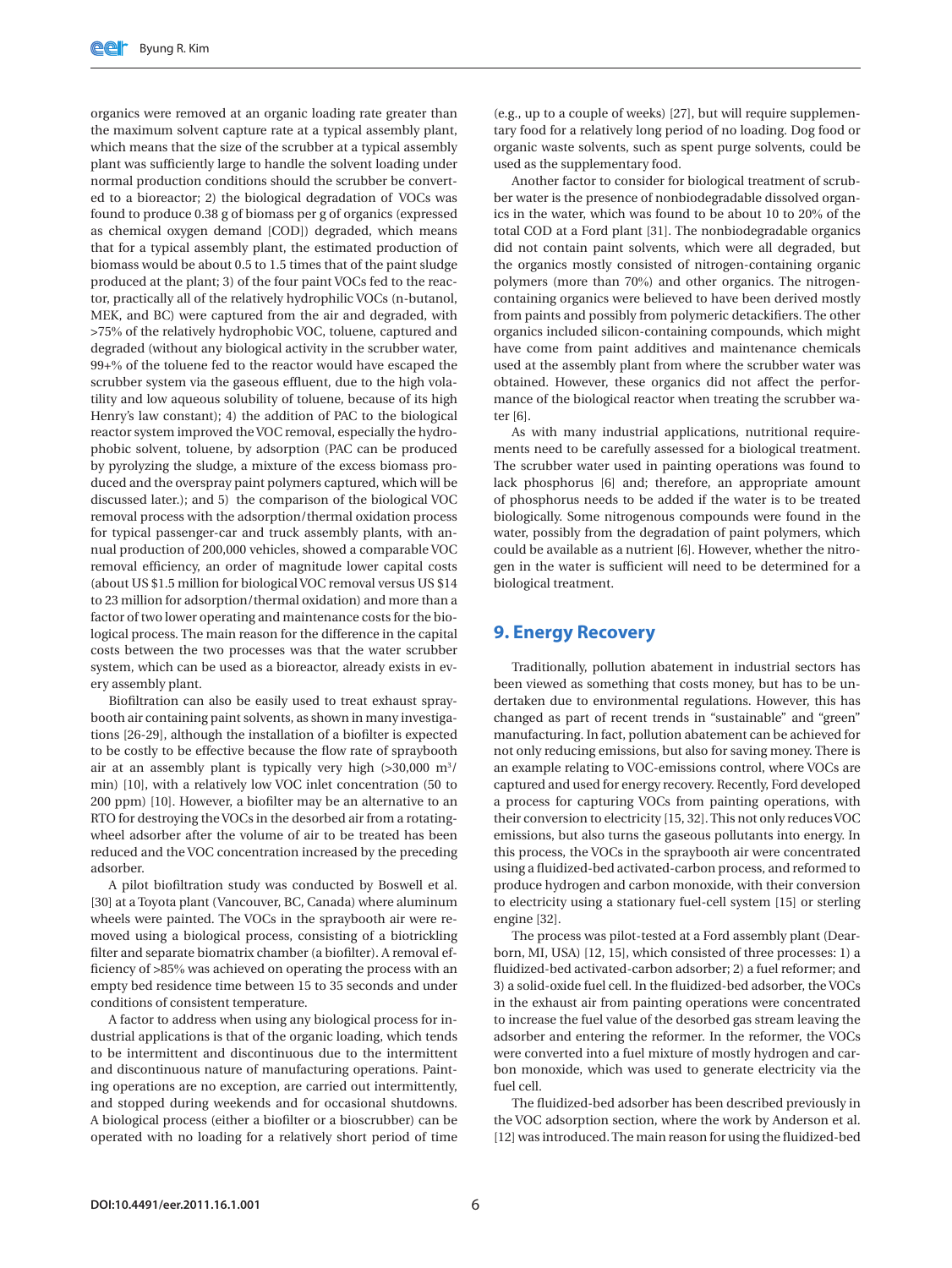process was to increase the VOC concentration factor from the 10-fold increase of a typical rotating-wheel adsorber to >1,000 fold via the fluidized-bed adsorber. Anderson et al. [12] observed a 3,000-fold increase in their pilot tests.

Reformation of the VOCs in the desorbed gas was carried out autothermally. Steam reforming was considered and tested, but not used due to the possibility of coking caused by the difficulty of maintaining a constant carbon-to-steam ratio and temperature at >800°C. The autothermally reformed fuel mixture was found to contain hydrogen (42%), carbon monoxide (8%), and inert gases (50%), which were mostly carbon dioxide and nitrogen, according to the test results.

Challenges were encountered during the pilot test: the variability in the VOC loading due to the intermittent nature of painting operations; large pressure differences between the three unit processes, the adsorber, the reformer, and the fuel cell; the variability in the VOC composition in the spraybooth air due to differences in the solvent make-up of the various paints used; and the high cost of fuel cells due to the emerging nature of this technology [15].

After the pilot-testing, Ford conducted a full-scale demonstration project at an assembly plant in Canada (Oakville, ON). For the generation of electricity (300 kW), a molten carbonate fuel-cell system was selected [33].

#### **10. Use of Paint Sludge**

Traditionally, paint sludge has been collected and landfilled. However, attempts have been made to find a beneficial use for the sludge. Kim et al. [34] investigated the technical feasibility of converting paint sludge, a solid waste, into an activated-carbon like adsorbent, a useful product, by pyrolysis. They used paint sludge, dried black and white paints (as simulated paint sludge), a coal/paint mix, and a coal (as a reference base material) as source materials for pyrolysis. The pyrolysis was conducted at 600°C, using KOH as an activating agent, in a nitrogen atmosphere. The experimental results showed that: 1) the black-paint chars had substantially larger surface areas and adsorption capacities than the white-paint chars, probably due to the black pigment, carbon black, which is the basic ingredient of activated carbon, and the white pigment, titanium dioxide, which contributed to the large ash content of the white-paint chars; 2) the paint-sludge char showed an adsorption capacity and ash content between those of the black-paint and white-paint chars, as expected due to the sludge having been formed from a variety of paints; 3) the paint-sludge char exhibited adsorption capacities between 5 and 20% that of a widely used commercial activated carbon; 4) the adsorption capacity of the paint-sludge char could be improved by the addition of supplementary carbonaceous material (e.g., coal); and 5) both the potential production and usage were estimated as being comparable, ranging from about 0.1 to 1 kg per vehicle. This could present attractive opportunities for recycling paint-sludge char, a waste product, for pollution abatement (e.g., the removal of VOCs from spraybooth air) and for vertically integrating vehicle products by recycling of the char into vehicle components (e.g., fuel-vapor carbon canisters and cabin-air filters).

The possibility of converting paint sludge into ceramic composites was investigated by pyrolyzing the sludge at either 600 or 1,000°C, under nitrogen and ammonia atmospheres [35, 36]. These composites were found to contain crystalline  $CaTiO<sub>3</sub>$ ,

BaTiO<sub>3</sub>, TiO<sub>2</sub>, amorphous alumina and carbon. The composite, pyrolyzed under an ammonia atmosphere, was found to additionally contain a crystalline phase of titanium nitride. The possibility of using these composites as reinforcing materials was also demonstrated in the fabrication of metal-matric composites and reinforced plastic components.

Sanghvi and Massingill [37] developed a process for recovering automotive overspray paint materials, with their reconstitution into paint. The materials were recovered by removing the water and solvents via a vacuum treatment process, neutralizing the acid catalyst with a base, and removing contaminant particles through filtration. The recovered materials were then reformulated, with solvents and chemicals to replace those lost during the recovery operation, to have a solid content of 55% and VOC content of 0.36 kg/L. The reformulated paint was tested on metal panels, and showed reasonable properties for many industrial applications.

Paint sludge contains residual solvents and metals. When the sludge is not properly landfilled, some of these solvents and metals may leach and contaminate the water around the landfills. In an attempt to find a way of reducing the leaching potential of paint sludge, Arce et al. [38] investigated a solidification/ stabilization process for the immobilization of the contaminants in an automotive, alkyd solvent-based paint waste prior to its disposal to landfill. The process involved the addition of lime, lime with coal fly ash, or lime with Portland cement to the paint waste, followed by exposing the lime-paint mixtures to carbon dioxide to produce calcium carbonate in the mixtures. Leaching tests on the stabilized mixtures showed good immobilization of the metal cations and partial immobilization of the Cl-,  $SO_4^2$ and F− anions. However, only limited retention of dissolved organics was observed.

### **11. Concluding Remarks**

VOC emissions and their control from automotive painting were reviewed and have been discussed with respect to current and emerging painting operation practices. The topics included the nature of VOCs; the removal of VOCs by adsorption, absorption and biological processes; energy recovery from VOCs; and the beneficial use of paint sludge. The painting technologies currently used and being developed include electrolytic coating, water-based paints, solvent-based paints and powder paints. One of the main reasons for developing and improving these technologies has been to reduce VOC emissions. Of these technologies, the use of solvent-based paints results in the greatest VOC emissions, and they are expected to be widely used in the foreseeable future. Therefore, controlling VOC emissions from automotive painting is an important issue, which also needs to receive close attention. In this paper, the current practices and recent advances in VOC control at automotive assembly plants have been summarized.

There are nontechnical issues that many environmental engineers face when a new technology is developed and introduced as a replacement of an existing energy-intensive and costly process. The successful implementation of such new technologies often requires more than just their being technically and economically feasible and environmentally friendly. These issues that need to be resolved for the successful implementation include the inertia of past practices (attitude of "We have been doing it this way for many years. Why change?"), busi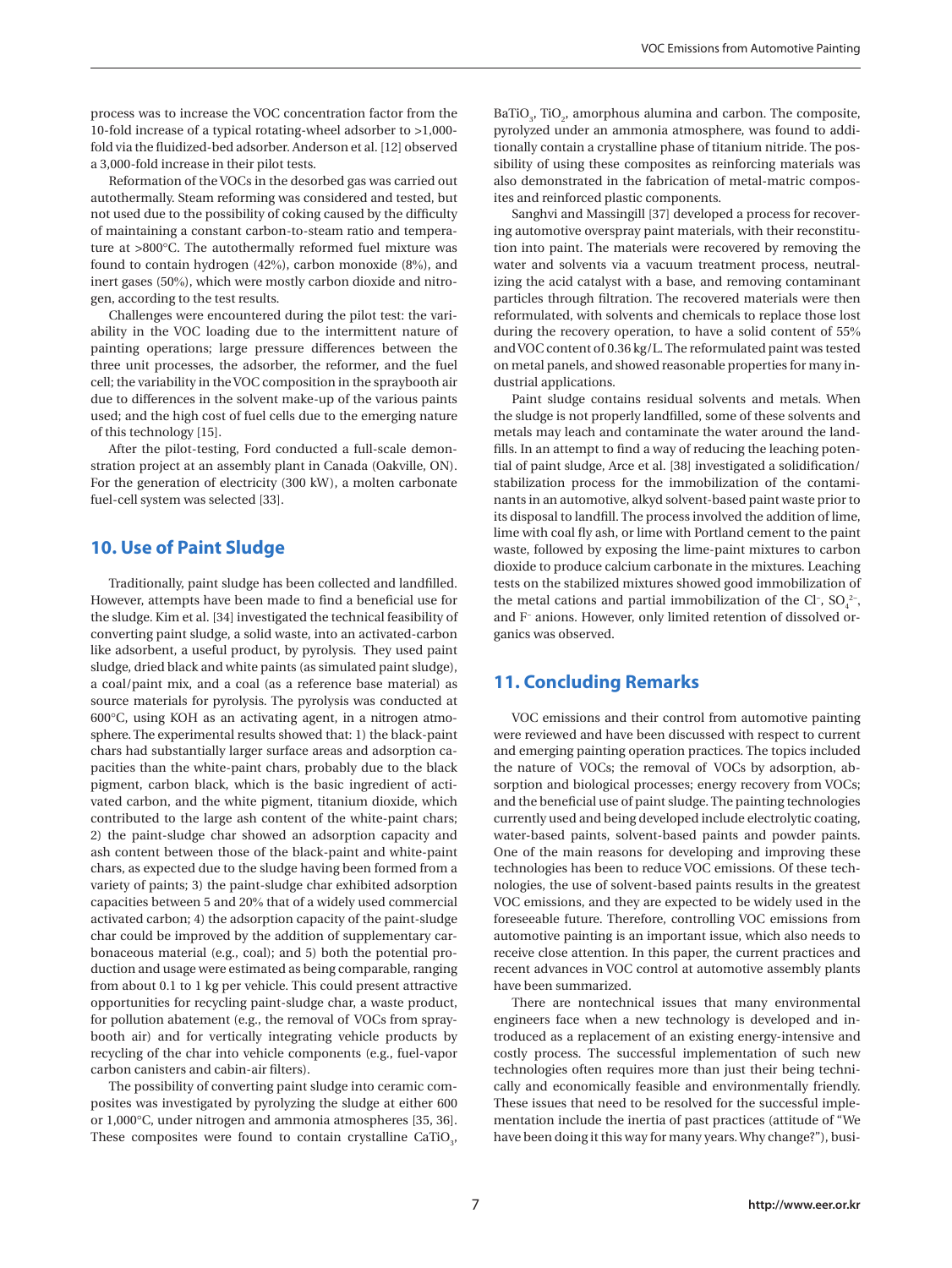ness interests with respect to old-technology suppliers, lack of system thinking (controlling individual waste streams without knowing their impact on the overall system), and moving targets (developing new technologies, while their targeted processes and products, as well as related environmental regulations keep changing).

#### **References**

- 1. United States Congress. The Clean Air Act Amendments of 1990. Title III. Hazardous air pollutants. Washington, D.C.: U.S. Government Printing Office; 1990.
- 2. Matheson RR Jr. 20th- to 21st-century technological challenges in soft coatings. *Science* 2002;297:976-979.
- 3. Meschievitz T, Rahangdale Y, Pearson R. U.S. Council for Automotive Research (USCAR) low-emission paint consortium: a unique approach to powder painting technology development. *Met. Finishing* 1995;93:26-28.
- 4. Papasavva S, Kia S, Claya J, Gunther R. Characterization of automotive paints: an environmental impact analysis. *Prog. Org. Coat.* 2001;43:193-206.
- 5. Kim BR, Kalis EM, Adams JA. Integrated emissions management for automotive painting operations. *Pure Appl. Chem.* 2001;73:1277-1280.
- 6. Kim BR, Adams JA, Klaver PR, et al. Biological removal of gaseous VOCs from automotive painting operations. *J. Environ. Eng.* 2000;126:745-753.
- 7. Kim BR, Kalis EM, DeWulf T, Andrews KM. Henry's law constants for paint solvents and their implications on volatile organic compound emissions from automotive painting. *Water Environ. Res.* 2000;72:65-74.
- 8. Chang CT, Jeng FT. Study on the strategies of waste solvent minimization in automobile production industry. In: Proceedings of the Air and Waste Management Association's 91st Annual Meeting and Exhibition; 1998 Jun 14-18; San Diego, CA, USA. Pittsburgh, PA: Air and Waste Management Association; 1998.
- 9. Chang CT, Lee CH, Wu YP, Jeng FT. Assessment of the strategies for reducing volatile organic compound emissions in the automotive industry in Taiwan. *Resour. Conservat. Recycl.* 2002;34:117-128.
- 10. Kolta T. Selecting equipment to control air pollution from automotive painting operations. Warrendale, PA: Society of Automotive Engineers; 1992. Report No.: 920189.
- 11. Yuan B, Shao M, Lu S, Wang B. Source profiles of volatile organic compounds associated with solvent use in Beijing, China. *Atmos. Environ.* 2010;44:1919-1926.
- 12. Anderson JE, Gilland RD, Adams JA, et al. Recovering VOCs from paint spraybooth air using an activated-carbon fluidized-bed adsorber for subsequent power generation. In: Proceedings of the Air and Waste Management Association's 99th Annual Conference & Exhibition; 2006 Jun 20-23; New Orleans, LA, USA. Paper No. 241. Pittsburgh, PA: Air and Waste Management Association; 2006.
- 13. U.S. Environmental Protection Agency. Control of volatile organic emissions from existing stationary sources. Volume II: Source coating of cans, coils, papers, fabrics, automobiles, and light-duty trucks. Research Triangle Park, NC: U.S. Environmental Protection Agency; 1977. Report No.: EPA-450/2- 77-008.
- 14. Gupta A, Hussey F. Using carbon and zeolite for VOC remov-

al: controlling VOC emissions at paint facilities. In: Engineering Society of Detroit; Society of Automotive Engineers. Proceedings of the Advanced Coatings Technology Conference; 1997 Apr 7-10; Detroit, MI, USA. Ann Arbor, MI: Engineering Society of Detroit; 1997.

- 15. Wherrett M, Ryan PA. VOC emissions from industrial painting processes as a source of fuel cell energy. In: Proceedings of the Air and Waste Management Association's 96th Annual Conference and Exhibition; 2004 Jun 21-24; Indianapolis, IN, USA. Pittsburgh, PA: Air and Waste Management Association; 2004.
- 16. Haack LP, Marano RS, Riley TL, Levine SP. Gas-chromatographic technique for the on-line evaluation of solvent emission abatement devices. *Environ. Sci. Technol.* 1981;15:1463- 1467.
- 17. Tao WH, Yang TCK, Chang YN, Chang LK, Chung TW. Effect of moisture on the adsorption of volatile organic compounds by zeolite 13×. *J. Environ. Eng.* 2004;130:1210-1216.
- 18. Popescu M, Joly JP, Carré J, Danatoiu C. Dynamical adsorption and temperature-programmed desorption of VOCs (toluene, butyl acetate and butanol) on activated carbons. *Carbon* 2003;41:739-748.
- 19. Cannon BJ. Dual-chamber RTO oxidizers provide cost-effective VOC compliance for metal finishers and coaters. *Met. Finishing* 2003;101:53-56.
- 20. Matros YS, Bunimovich GA, Strots VO, Roach CR, Lorensen CM, Wherrett MR. Retrofitting a regenerative thermal oxidizer in an automotive assembly plant. *Met. Finishing* 1999;97:10-16.
- 21. Mir L, Zahka J. Process of removal of solvent vapors. United State patent US 4,65,642. 1981.
- 22. Noyes R. Handbook of pollution control processes. Park Ridge, NJ: Noyes Publications; 1991.
- 23. Kim BR, Pingel LJ. Removal of toluene from air using PAC/ water slurry reactor. *J. Environ. Eng.* 1989;115:1025-1045.
- 24. Pierucci S, Del Rosso R, Bombardi D, Concu A, Lugli G. An innovative sustainable process for VOCs recovery from spray paint booths. *Energy* 2005;30:1377-1386.
- 25. Kim BR, Podsiadlik DH, Yeh DH, Salmeen IT, Briggs LM. Evaluating the conversion of an automotive paint spraybooth scrubber to an activated-sludge system for removing paint volatile organic compounds from air. *Water Environ. Res.* 1997;69:1211-1221.
- 26. Alonso C, Suidan MT, Kim BR, Kim BJ. Dynamic mathematical model for the biodegradation of VOCs in a biofilter: biomass accumulation study. *Environ. Sci. Technol.* 1998;32:3118-3123.
- 27. Moe WM, Qi B. Performance of a fungal biofilter treating gasphase solvent mixtures during intermittent loading. *Water Res.* 2004;38:2258-2267.
- 28. Zhu X, Suidan MT, Pruden A, et al. Effect of substrate Henry's law constant on biofilter performance. *J. Air Waste Manage. Assoc.* 2004;54:409-418.
- 29. Qi B, Moe WM, Kinney KA. Treatment of paint spray booth off-gases in a fungal biofilter. *J. Environ. Eng.* 2005;131:180- 189.
- 30. Boswell J, John P, Mundorff K, Gurren T. Air emissions from the automobile manufacturing industry: a bio-oxidation pilot study of paint emissions control. In: Proceedings of the Air and Waste Management Association's 100th Annual Conference and Exhibition; 2007 Jun 26-29; Pittsburgh, PA, USA. Pittsburgh, PA: Air and Waste Management Associa-